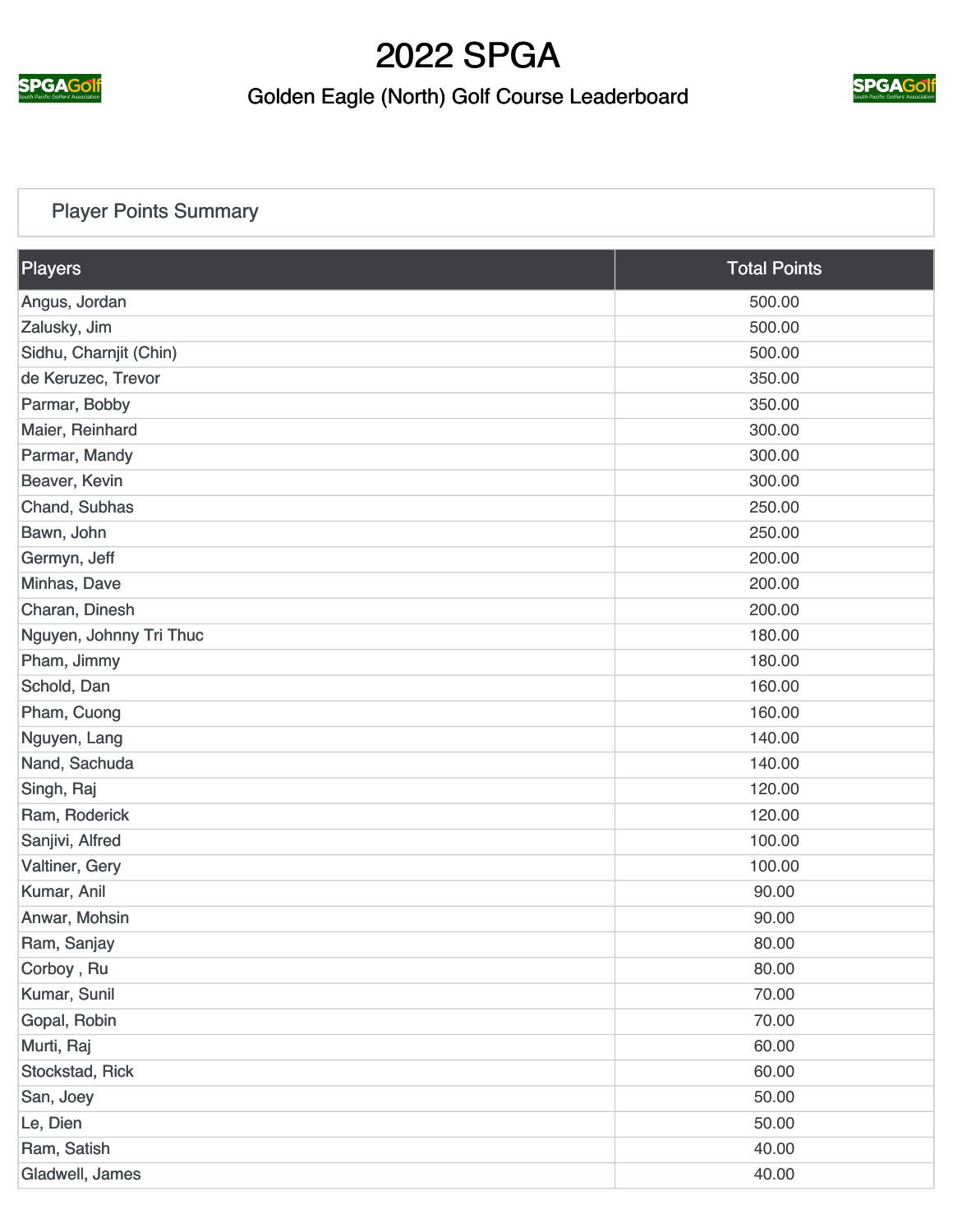



### Golden Eagle (North) Golf Course Leaderboard

| Whitworth, Greg  | 30.00   |
|------------------|---------|
| Lachman, Vikash  | 25.00   |
| Maharaj, Chandra | 20.00   |
| Prahalad, Jag    | 10.00   |
| Total Points     | 6465.00 |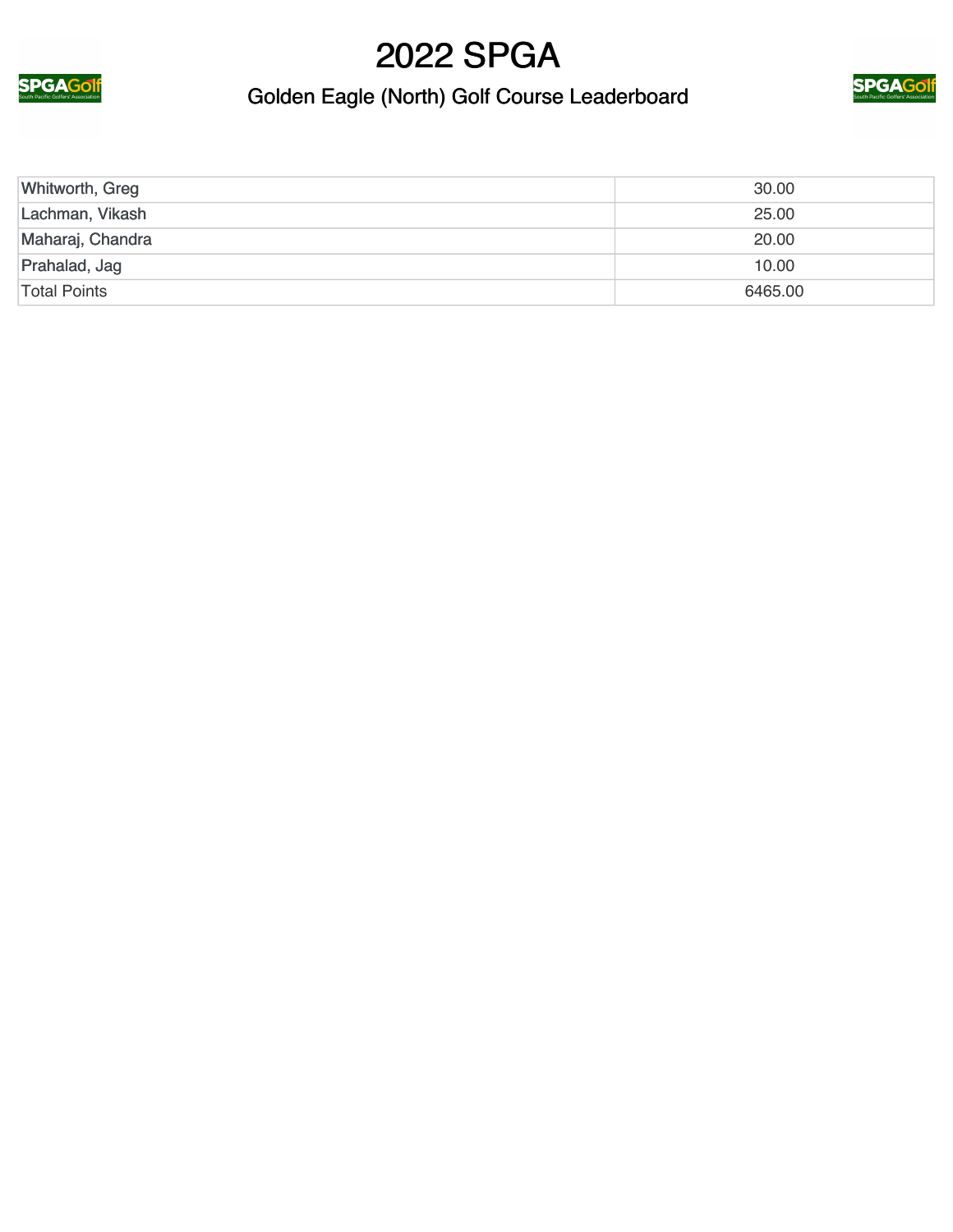

#### Golden Eagle (North) Golf Course Leaderboard



#### [Gross A Flight \(14.6+\) Gross & Net - A Flight \(14.6+\)](https://static.golfgenius.com/v2tournaments/2564215?called_from=&round_index=5)

| Pos.             | Player                                   | To Par<br><b>Gross</b> | <b>Total</b><br><b>Gross</b> | <b>Points</b> |
|------------------|------------------------------------------|------------------------|------------------------------|---------------|
| $\mathbf{1}$     | Sidhu, Charnjit (Chin)<br>Canada         | $+16$                  | 88                           | 500.00        |
| $\overline{2}$   | <b>I</b> Beaver, Kevin<br>Canada         | $+17$                  | 89                           | 300.00        |
| $\mathfrak{S}$   | <b>I</b> Minhas, Dave<br>Canada          | $+19$                  | 91                           | 200.00        |
| 4                | I Schold, Dan<br>Canada                  | $+19$                  | 91                           | 160.00        |
|                  | <b>+</b> Parmar, Bobby<br>Canada         | $+21$                  | 93                           |               |
| --               | <b>E</b> Chand, Subhas<br>Fiji           | $+21$                  | 93                           |               |
| --               | Nguyen, Johnny Tri Thuc<br>Canada        | $+22$                  | 94                           |               |
| 5                | <b>I</b> Ram, Roderick<br>Canada         | $+22$                  | 94                           | 120.00        |
| $\,6\,$          | <b>I</b> Kumar, Anil<br>Canada           | $+22$                  | 94                           | 90.00         |
| --               | <sup>₩</sup> ∵ Corboy, Ru<br>New Zealand | $+23$                  | 95                           |               |
| --               | Sanjivi, Alfred<br>Fiji                  | $+23$                  | 95                           |               |
| --               | I Nand, Sachuda<br>Canada                | $+23$                  | 95                           |               |
| $\overline{7}$   | I Gopal, Robin<br>Canada                 | $+24$                  | 96                           | 70.00         |
| --               | <b>H</b> Stockstad, Rick<br>Norway       | $+25$                  | 97                           |               |
| 8                | Le, Dien<br>$\star$<br>Vietnam           | $+25$                  | 97                           | 50.00         |
| $\boldsymbol{9}$ | Whitworth, Greg<br>Canada                | $+26$                  | 98                           | 30.00         |
| $10$             | Maharaj, Chandra<br>Canada               | $+29$                  | 101                          | 20.00         |
| --               | I Gladwell, James<br>Canada              | $+30$                  | 102                          |               |
| --               | <b>I</b> Lachman, Vikash<br>Canada       | $+30$                  | 102                          |               |
| --               | <b>+</b> Prahalad, Jag<br>Canada         | $+32$                  | 104                          |               |
| 11               | I <sup>*</sup> I Ali, Kash<br>Canada     | $+33$                  | 105                          |               |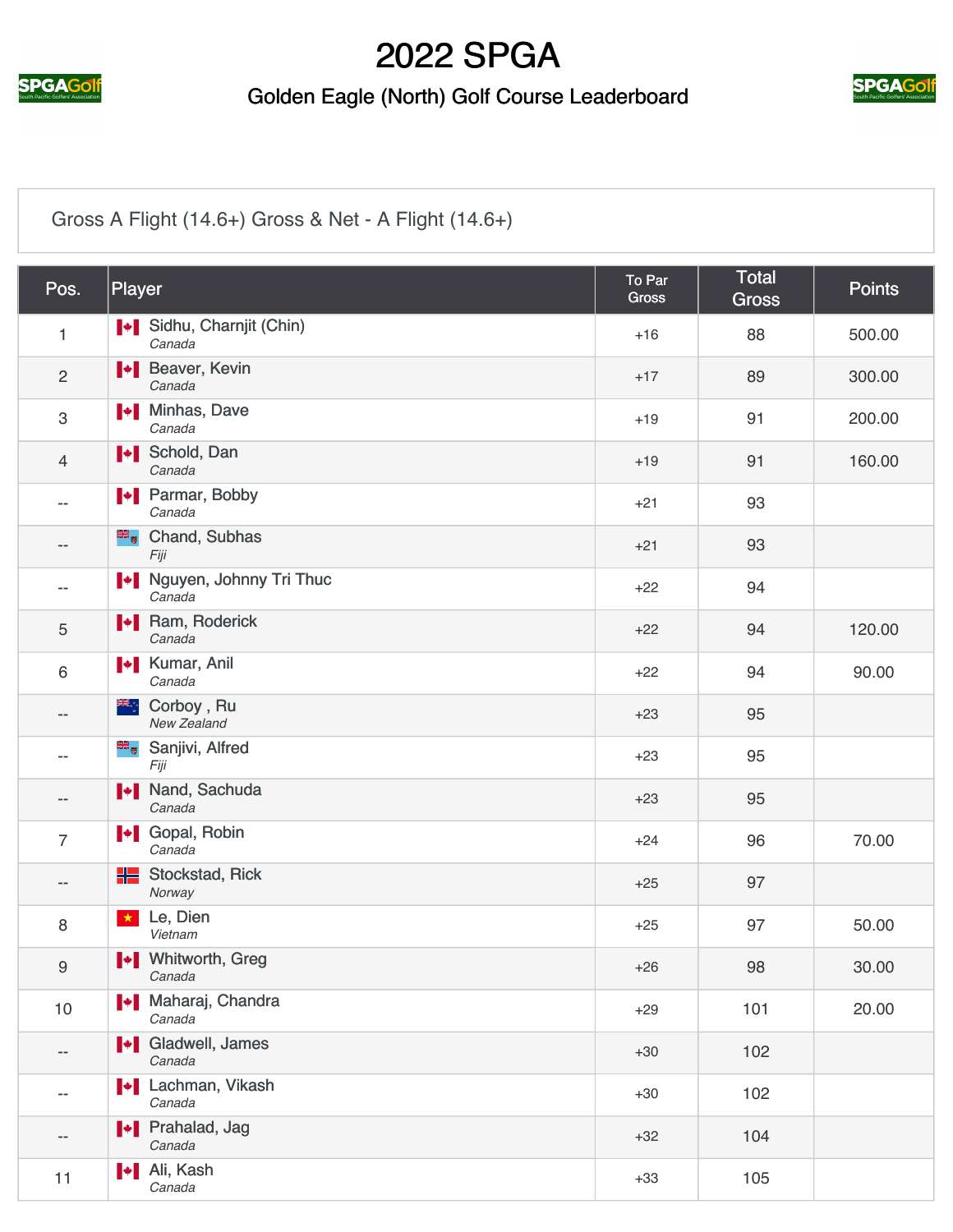

#### Golden Eagle (North) Golf Course Leaderboard



| 12                                     | <b>I</b> Charan, Kamal (Tunes)<br>Canada | $+35$                    | 107       |  |
|----------------------------------------|------------------------------------------|--------------------------|-----------|--|
| $- -$                                  | Ahmed, Staq<br>Canada                    | $+39$                    | 111       |  |
| $- -$                                  | Sugrive, Niel<br>Canada                  | $+41$                    | 113       |  |
| 13                                     | <sup>₩</sup> u Lal, Raj<br>Fiji          | $\overline{\phantom{a}}$ | <b>NS</b> |  |
| <b>Total Points Allocated: 1540.00</b> |                                          |                          |           |  |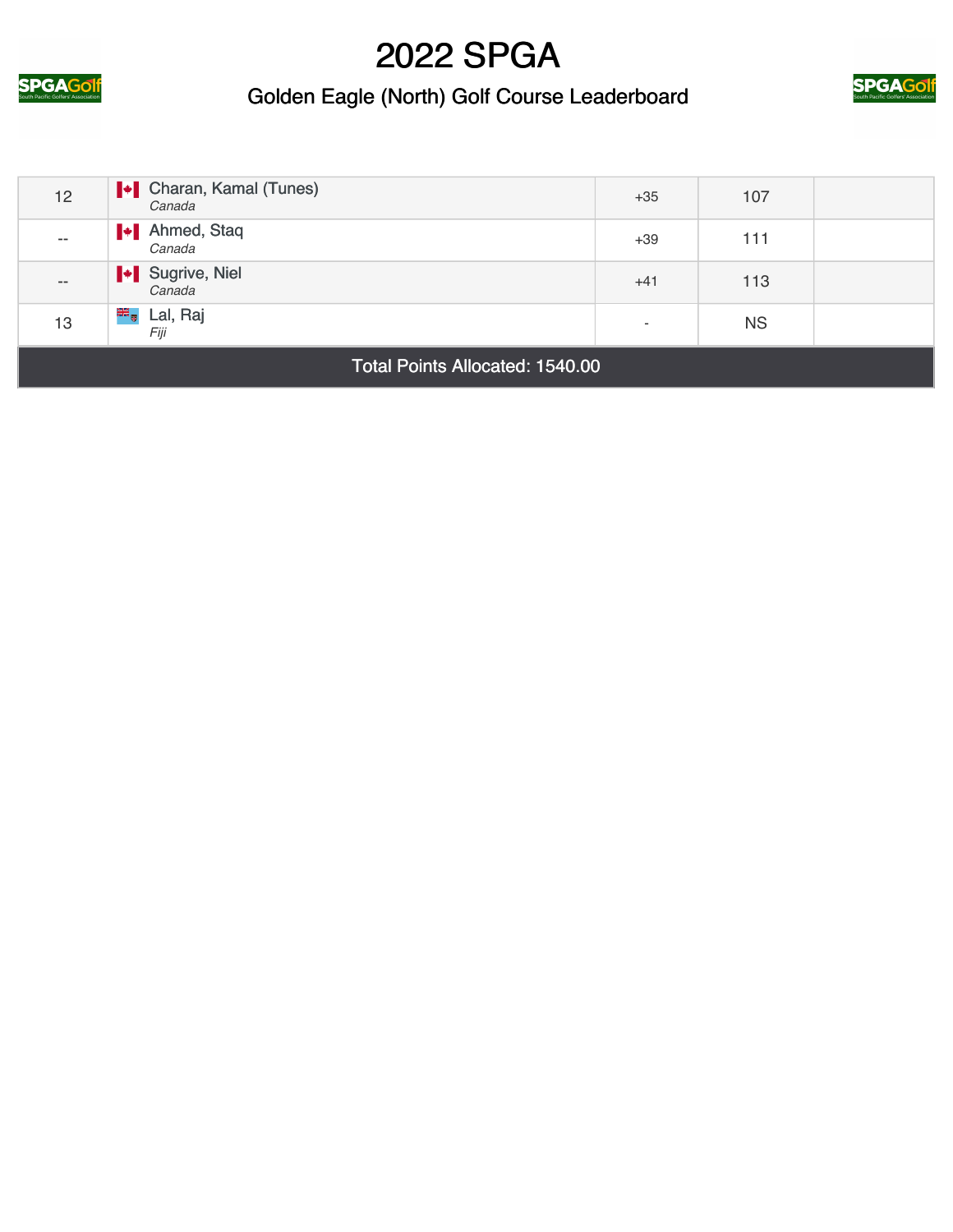

#### Golden Eagle (North) Golf Course Leaderboard



#### [Net A Flight \(14.6+\) Gross & Net - A Flight \(14.6+\)](https://static.golfgenius.com/v2tournaments/2564218?called_from=&round_index=5)

| Pos.           | Player                               | To Par<br><b>Net</b> | <b>Total</b><br><b>Net</b> | <b>Points</b> |
|----------------|--------------------------------------|----------------------|----------------------------|---------------|
| $\mathbf{1}$   | <b>+</b> Parmar, Bobby<br>Canada     | $+2$                 | 74                         | 350.00        |
| --             | <b>I</b> Beaver, Kevin<br>Canada     | $+2$                 | 74                         |               |
| $\overline{2}$ | <b>E</b> Chand, Subhas<br>Fiji       | $+3$                 | 75                         | 250.00        |
| $- -$          | Sidhu, Charnjit (Chin)<br>Canada     | $+4$                 | 76                         |               |
| $\,3$          | Nguyen, Johnny Tri Thuc<br>Canada    | $+5$                 | 77                         | 180.00        |
| $\overline{4}$ | I Nand, Sachuda<br>Canada            | $+5$                 | 77                         | 140.00        |
| 5              | Sanjivi, Alfred<br>Fiji              | $+6$                 | 78                         | 100.00        |
| 6              | Ж∴<br>Corboy, Ru<br>New Zealand      | $+7$                 | 79                         | 80.00         |
| --             | <b>I</b> Minhas, Dave<br>Canada      | $+7$                 | 79                         |               |
| --             | <b>I</b> Schold, Dan<br>Canada       | $+7$                 | 79                         |               |
| $\overline{7}$ | HE<br>Stockstad, Rick<br>Norway      | $+8$                 | 80                         | 60.00         |
| $- -$          | <b>I</b> Kumar, Anil<br>Canada       | $+8$                 | 80                         |               |
| 8              | I Gladwell, James<br>Canada          | $+9$                 | 81                         | 40.00         |
| $9\,$          | <b>I</b> Lachman, Vikash<br>Canada   | $+9$                 | 81                         | 25.00         |
| --             | <b>I</b> Gopal, Robin<br>Canada      | $+11$                | 83                         |               |
| 10             | Prahalad, Jag<br>Canada              | $+11$                | 83                         | 10.00         |
| --             | <b>I</b> Ram, Roderick<br>Canada     | $+11$                | 83                         |               |
| $- -$          | Maharaj, Chandra<br>Canada           | $+11$                | 83                         |               |
| 11             | <b>I</b> Ahmed, Staq<br>Canada       | $+12$                | 84                         |               |
| 12             | I Sugrive, Niel<br>Canada            | $+12$                | 84                         |               |
| --             | <b>I</b> + Whitworth, Greg<br>Canada | $+12$                | 84                         |               |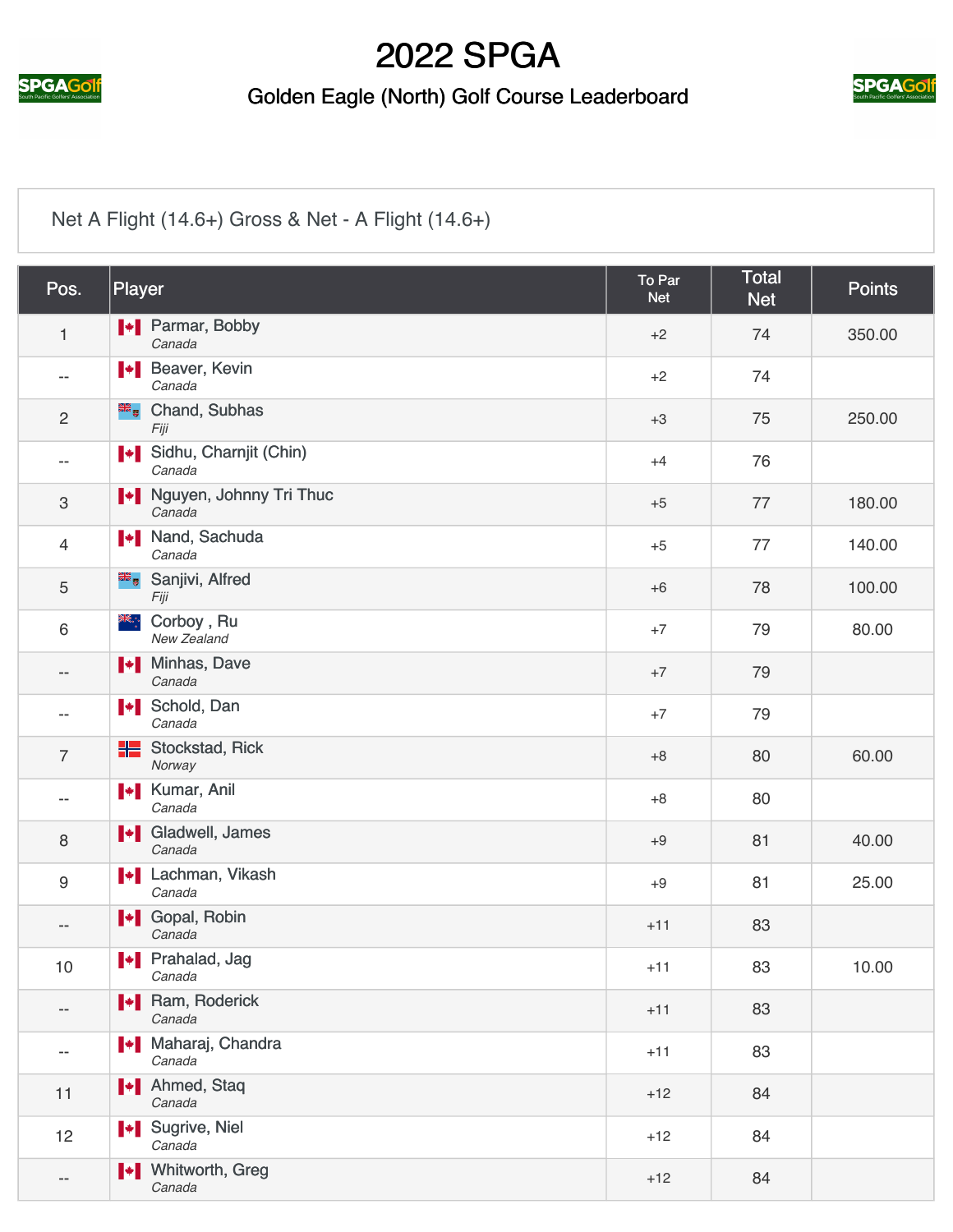

#### Golden Eagle (North) Golf Course Leaderboard



| $- -$                                  | <b>I</b> Ali, Kash<br>Canada             | $+12$                    | 84        |  |
|----------------------------------------|------------------------------------------|--------------------------|-----------|--|
| $\qquad \qquad -$                      | Le, Dien<br>Vietnam                      | $+13$                    | 85        |  |
| $- -$                                  | <b>I</b> Charan, Kamal (Tunes)<br>Canada | $+13$                    | 85        |  |
| 13                                     | <b>E</b> Lal, Raj<br>Fiji                | $\overline{\phantom{a}}$ | <b>NS</b> |  |
| <b>Total Points Allocated: 1235.00</b> |                                          |                          |           |  |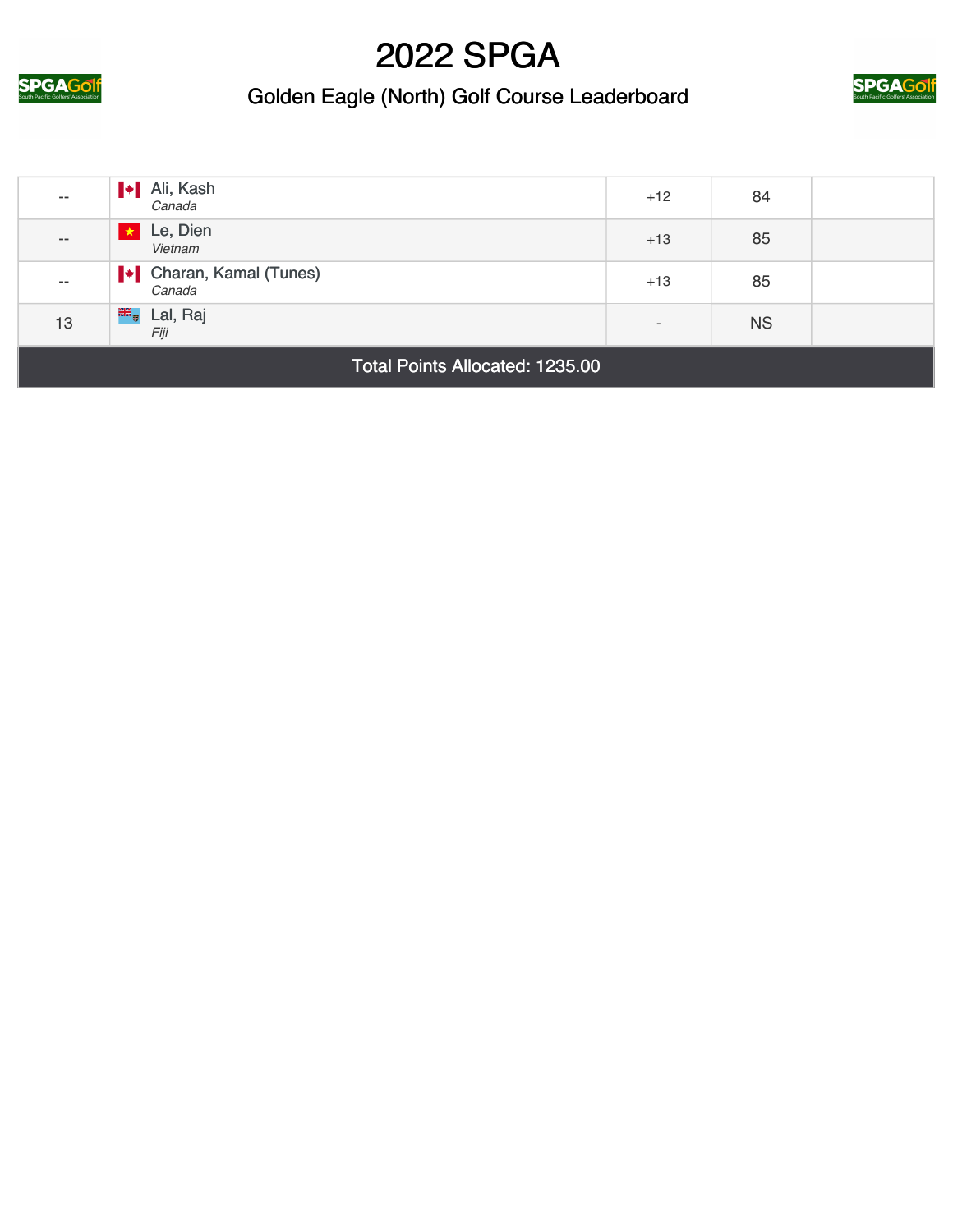

#### Golden Eagle (North) Golf Course Leaderboard



[Gross Champ Flight \(0 - 14.5\) Gross & Net - Champ Flight \(0 - 14.5\)](https://static.golfgenius.com/v2tournaments/2564214?called_from=&round_index=5)

| Pos.                            | Player                                  | To Par<br><b>Gross</b>   | Total<br><b>Gross</b> | <b>Points</b> |
|---------------------------------|-----------------------------------------|--------------------------|-----------------------|---------------|
| 1                               | Zalusky, Jim<br>Scotland                | $+8$                     | 80                    | 500.00        |
| $\mathbf{2}$                    | <b>I</b> Parmar, Mandy<br>Canada        | $+8$                     | 80                    | 300.00        |
| $- -$                           | de Keruzec, Trevor<br>M.<br>France      | $+11$                    | 83                    |               |
| $\ensuremath{\mathsf{3}}$       | <b>N</b> Charan, Dinesh<br>Canada       | $+12$                    | 84                    | 200.00        |
| $\overline{4}$                  | <b>I</b> Pham, Cuong<br>Canada          | $+12$                    | 84                    | 160.00        |
| 5                               | I Singh, Raj<br>Canada                  | $+12$                    | 84                    | 120.00        |
| $\overline{a}$                  | I Bawn, John<br>Canada                  | $+12$                    | 84                    |               |
| --                              | Nguyen, Lang<br>$\star$<br>Vietnam      | $+13$                    | 85                    |               |
| $- -$                           | <b>I</b> Pham, Jimmy<br>Canada          | $+15$                    | 87                    |               |
| $6\,$                           | c Anwar, Mohsin<br>Pakistan             | $+18$                    | 90                    | 90.00         |
| $\overline{7}$                  | <b>E</b> Kumar, Sunil<br>Fiji           | $+19$                    | 91                    | 70.00         |
| $-$                             | Valtiner, Gery<br>Austria               | $+19$                    | 91                    |               |
| $- -$                           | <b>I</b> Murti, Raj<br>Canada           | $+19$                    | 91                    |               |
| --                              | <b>E</b> Ram, Sanjay<br>Fiji            | $+19$                    | 91                    |               |
| 8                               | San, Joey<br>Fiji                       | $+21$                    | 93                    | 50.00         |
| --                              | <b>E</b> Ram, Satish<br>Fiji            | $+25$                    | 97                    |               |
| T <sub>9</sub>                  | Hassanali, Rahim<br>$\bullet$<br>Uganda | $\overline{\phantom{a}}$ | <b>NS</b>             |               |
| T <sub>9</sub>                  | + Jagdatt, Avin<br>Canada               |                          | <b>NS</b>             |               |
| Total Points Allocated: 1490.00 |                                         |                          |                       |               |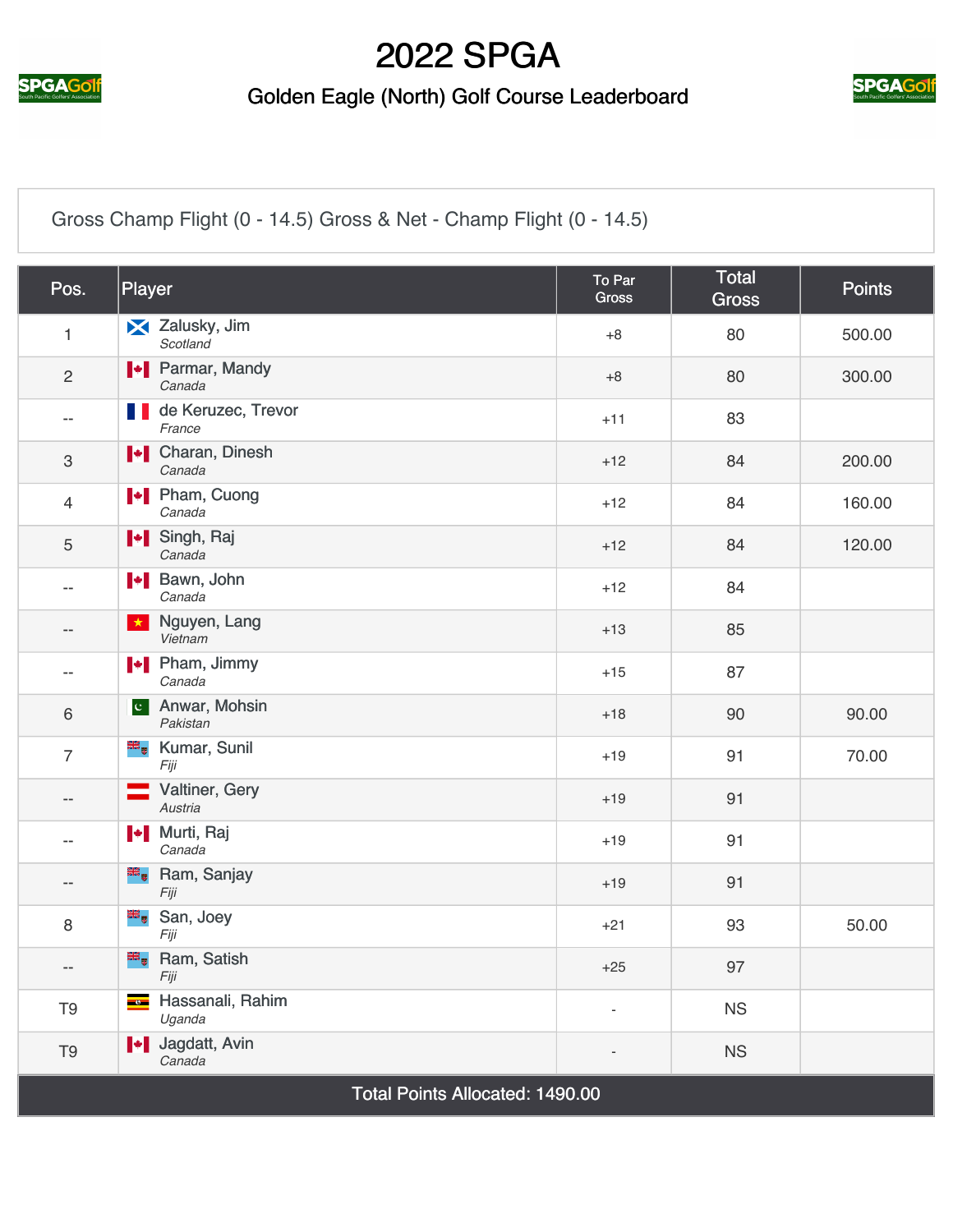

#### Golden Eagle (North) Golf Course Leaderboard



[Net Champ Flight \(0 - 14.5\) Gross & Net - Champ Flight \(0 - 14.5\)](https://static.golfgenius.com/v2tournaments/2564216?called_from=&round_index=5)

| Pos.                            | Player                                                  | To Par<br><b>Net</b> | <b>Total</b><br><b>Net</b> | <b>Points</b> |
|---------------------------------|---------------------------------------------------------|----------------------|----------------------------|---------------|
| 1                               | <b>de Keruzec, Trevor</b><br>France                     | $-2$                 | 70                         | 350.00        |
| --                              | <b>+</b> Parmar, Mandy<br>Canada                        | $-2$                 | 70                         |               |
| $\overline{2}$                  | <b>I</b> Bawn, John<br>Canada                           | $+4$                 | 76                         | 250.00        |
| $\qquad \qquad -$               | X Zalusky, Jim<br>Scotland                              | $+5$                 | 77                         |               |
| 3                               | <b>I</b> Pham, Jimmy<br>Canada                          | $+5$                 | 77                         | 180.00        |
| $\overline{4}$                  | Nguyen, Lang<br>$\star$<br>Vietnam                      | $+5$                 | 77                         | 140.00        |
| $--$                            | <b>I</b> Pham, Cuong<br>Canada                          | $+6$                 | 78                         |               |
| $\qquad \qquad -$               | <b>I</b> Charan, Dinesh<br>Canada                       | $+8$                 | 80                         |               |
| 5                               | Valtiner, Gery<br>Austria                               | $+9$                 | 81                         | 100.00        |
| $\qquad \qquad -$               | I Singh, Raj<br>Canada                                  | $+9$                 | 81                         |               |
| 6                               | <b>B</b> <sub>o</sub> Ram, Sanjay<br>Fiji               | $+9$                 | 81                         | 80.00         |
| $\overline{7}$                  | I Murti, Raj<br>Canada                                  | $+10$                | 82                         | 60.00         |
| $- -$                           | <b>E</b> Kumar, Sunil<br>Fiji                           | $+11$                | 83                         |               |
| $\qquad \qquad -$               | San, Joey<br>Fiji                                       | $+12$                | 84                         |               |
| $- -$                           | Anwar, Mohsin<br>$ {\bf c}^{\dagger} $<br>Pakistan      | $+13$                | 85                         |               |
| 8                               | <b>E</b> Ram, Satish<br>Fiji                            | $+16$                | 88                         | 40.00         |
| T <sub>9</sub>                  | Hassanali, Rahim<br>$\overline{\phantom{aa}}$<br>Uganda | ÷,                   | <b>NS</b>                  |               |
| T <sub>9</sub>                  | I Jagdatt, Avin<br>Canada                               |                      | <b>NS</b>                  |               |
| Total Points Allocated: 1200.00 |                                                         |                      |                            |               |